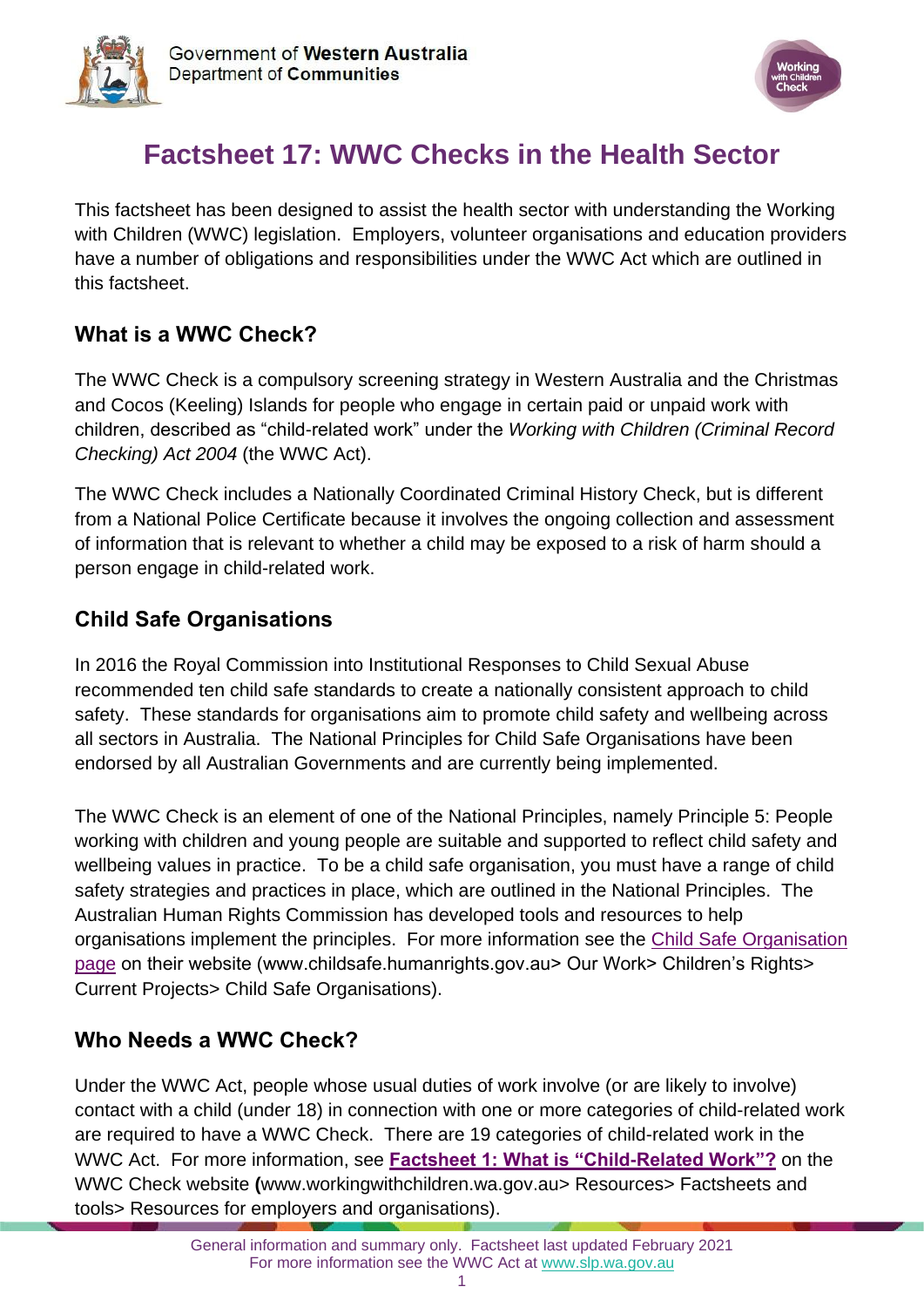The following steps will help you to identify if you, your employees, volunteers or students are in child-related work and require a WWC Check:

| <b>Question 1: Are you or any employees, volunteers</b><br>or students within your organisation doing paid,<br>unpaid or volunteer work in connection with any<br>of the categories of child-related work listed in<br>Section 6(1)(a) of the Working with Children<br>(Criminal Record Checking) Act 2004?<br>See Factsheet 1: What is "Child-Related Work"?                                                                                                                                                                                                                                                            | <b>YES</b><br>Go to question 2                                              | <b>NO</b><br>A WWC Check<br>is not required                                      |
|--------------------------------------------------------------------------------------------------------------------------------------------------------------------------------------------------------------------------------------------------------------------------------------------------------------------------------------------------------------------------------------------------------------------------------------------------------------------------------------------------------------------------------------------------------------------------------------------------------------------------|-----------------------------------------------------------------------------|----------------------------------------------------------------------------------|
| <b>Question 2: Do the usual duties of the work</b><br>involve, or are they likely to involve, contact with a<br>child?<br>(regardless of whether there is supervision from<br>any other adult or a parent/guardian)<br><b>Contact</b> includes any form of:<br>physical contact<br>$\bullet$<br>oral communication, whether face to face,<br>$\bullet$<br>by telephone or otherwise<br>electronic communication<br>$\bullet$<br>but does not include contact in the normal course of<br>duties between an employer and an employee<br>(including employees under 18 years) or between<br>employees of the same employer. | <b>YES</b><br>Go to question 3                                              | <b>NO</b><br>A WWC Check<br>is not required                                      |
| <b>Question 3: Does an exemption apply?</b><br>To see if an exemption applies<br>see <b>Factsheet 2 Child-Related Work and</b><br><b>Exemptions</b>                                                                                                                                                                                                                                                                                                                                                                                                                                                                      | <b>YES</b><br>If an exemption<br>applies a WWC<br>Check is not<br>required. | <b>NO</b><br>If no<br>exemption<br>applies a<br><b>WWC Check is</b><br>required. |

# **Exemptions**

Certain people don't need to have a WWC Check and must not apply for one. Following are some examples of exemptions. For a full list, read the information in **[Factsheet 2: Child-](https://workingwithchildren.wa.gov.au/docs/default-source/default-document-library/factsheet-2-child-related-work-and-exemptions-2015.pdf)[Related Work and Exemptions](https://workingwithchildren.wa.gov.au/docs/default-source/default-document-library/factsheet-2-child-related-work-and-exemptions-2015.pdf)** on the WWC Check website

**(**[www.workingwithchildren.wa.gov.au>](http://www.workingwithchildren.wa.gov.au/) Resources> Factsheets and tools> Resources for employers and organisations).

- Volunteers and unpaid students on placement who are under 18 years of age.
- Short term visitors to Western Australia carrying out child-related work during the period of two weeks after their arrival in Western Australia, and for no more than two weeks in any period of 12 months.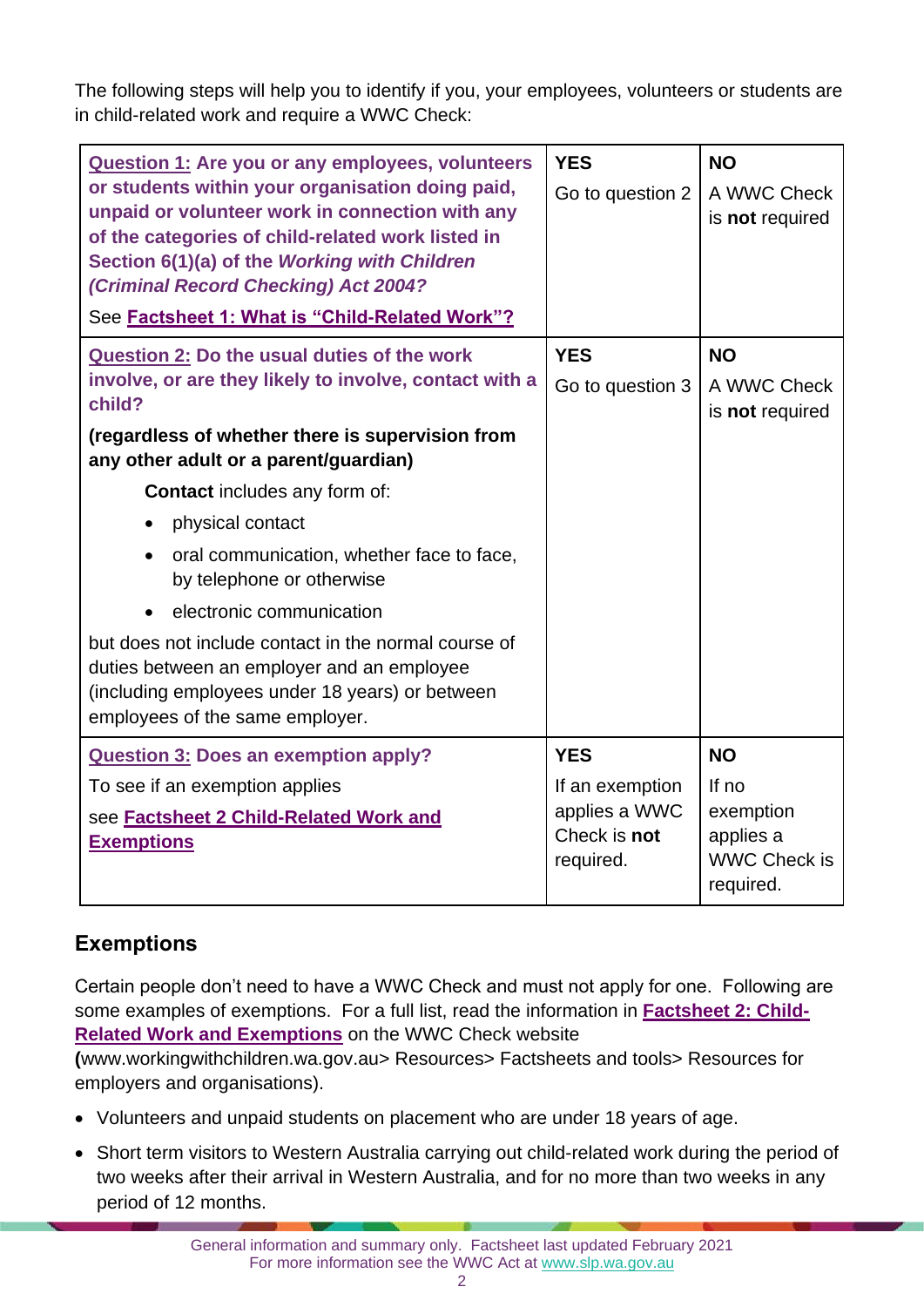• Parents volunteering in many activities where their child is also involved. This exemption **does not** apply to parents volunteering at overnight camps attended by their children.

# **Examples of People Who Engage in Child-Related Work**

Below is a list of categories identified in the WWC Act and some examples of people working in the health sector. This table is a guide only and does not include all circumstances or variations. The examples provided are not an exhaustive list and are subject to exemptions, see **[Factsheet 2: Child-Related Work and Exemptions](https://workingwithchildren.wa.gov.au/docs/default-source/default-document-library/factsheet-2-child-related-work-and-exemptions-2015.pdf)**.

| Some categories of child-related work<br>include (but are not limited to):                                                                                                                                                                                                                         | <b>Examples of child-related work include</b><br>(but are not limited to):                                                                                                                                                                                                                                                                                                                        |  |
|----------------------------------------------------------------------------------------------------------------------------------------------------------------------------------------------------------------------------------------------------------------------------------------------------|---------------------------------------------------------------------------------------------------------------------------------------------------------------------------------------------------------------------------------------------------------------------------------------------------------------------------------------------------------------------------------------------------|--|
| <b>Category 3: An educational institution for</b><br>children                                                                                                                                                                                                                                      | Health workers at school, school<br>nurses or school dentists                                                                                                                                                                                                                                                                                                                                     |  |
| <b>Category 5: An arrangement for the</b><br>accommodation or care of children, whether in a<br>residential facility or private residence, but not<br>including an informal arrangement made by a<br>parent of the child concerned or accommodation<br>or care provided by a relative of the child | Staff providing 'out of home' respite<br>$\bullet$<br>day or residential care services<br>Staff providing 'in home' respite care<br>services for children with disabilities                                                                                                                                                                                                                       |  |
| Category 9: A community child health service                                                                                                                                                                                                                                                       | Staff who have contact with patients<br>$\bullet$<br>at a child community health service<br>Non-ward based staff at Perth<br>$\bullet$<br><b>Children's Hospital</b>                                                                                                                                                                                                                              |  |
| Category 10: A counselling or other support<br>service                                                                                                                                                                                                                                             | People providing counselling or other<br>$\bullet$<br>support services to children, including<br>by phone or web-based applications<br>People providing counselling and<br>$\bullet$<br>support to children who have<br>illnesses e.g. cancer, diabetes                                                                                                                                           |  |
| Category 13: A ward of a public or private<br>hospital in which children are ordinarily patients                                                                                                                                                                                                   | An all-purpose orderly at a country<br>$\bullet$<br>health service<br>People working on wards at Perth<br>Children's Hospital<br>Staff working on wards where<br>$\bullet$<br>children aged sixteen and seventeen<br>are ordinarily patients<br>Students completing their placement<br>(required practical training) at a<br>hospital working on a ward where<br>children are ordinarily patients |  |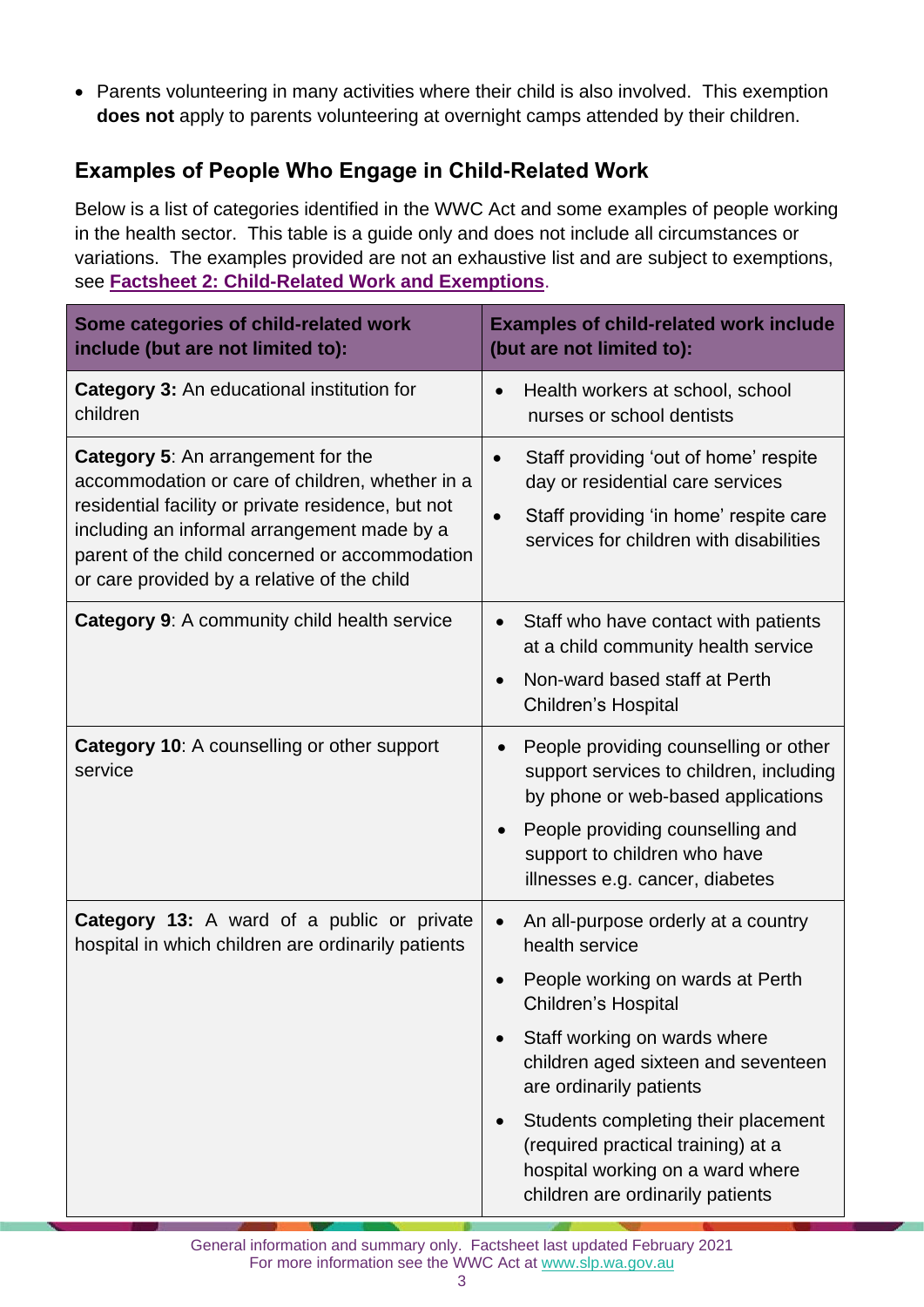| Some categories of child-related work                                  | <b>Examples of child-related work include</b>                                        |
|------------------------------------------------------------------------|--------------------------------------------------------------------------------------|
| include (but are not limited to):                                      | (but are not limited to):                                                            |
| <b>Category 16:</b> A transport service specifically for  <br>children | People specifically transporting<br>$\bullet$<br>children for a health care facility |

### **Managing WWC Checks**

#### **Selecting an Authorised Representative**

In your organisation you should select an authorised representative. An authorised representative is the person who has been given permission to sign WWC Check application forms and confirm online renewals on your organisation's behalf. This person is also the contact for your organisation if further information about an application or renewal is required.

This authorised representative will also receive a copy of an applicant's WWC Card, Interim Negative Notice or Negative Notice and any related correspondence; unless your organisation nominates a representative at a central location to receive this information. All WWC Check correspondence will be sent to the representative identified on the application form or online renewal form (unless updated information is received by the WWC Screening Unit including when there is a new representative).

When considering who should receive copies of WWC Check outcomes on behalf of your organisation, you must consider that person's position of authority and responsibility, as well as any known conflicts of interest. This is important as they will be responsible for removing a person issued with an Interim Negative Notice or Negative Notice from child-related work.

#### **Selecting Central Notification**

There is an option on the application and online renewal form to identify a representative at a central location to receive all outcomes (copies of WWC Cards, Interim Negative Notices and Negative Notices) and any related correspondence, instead of the authorised representative.

This is a good strategy to use if the authorised representative's role is only to sign, verify and provide information about applications and online renewals and another central representative is responsible for receiving all outcomes and correspondence and acting on them if required.

Selecting central notification is often an option large organisation with sites throughout the state select. This allows for application forms and online renewal forms to be signed and verified by an authorised representative at each site, but all outcomes and correspondence are sent to the representative identified at the central location (such as HR).

When considering using central notification you should take into account the workload impact for the representative in the central location if they were to receive copies of *all* WWC Cards, Interim Negative Notices and Negative Notices. To ensure the success of this process, you will need to have good systems and communication to share the outcomes of WWC Checks from the central representative to the local authorised representatives.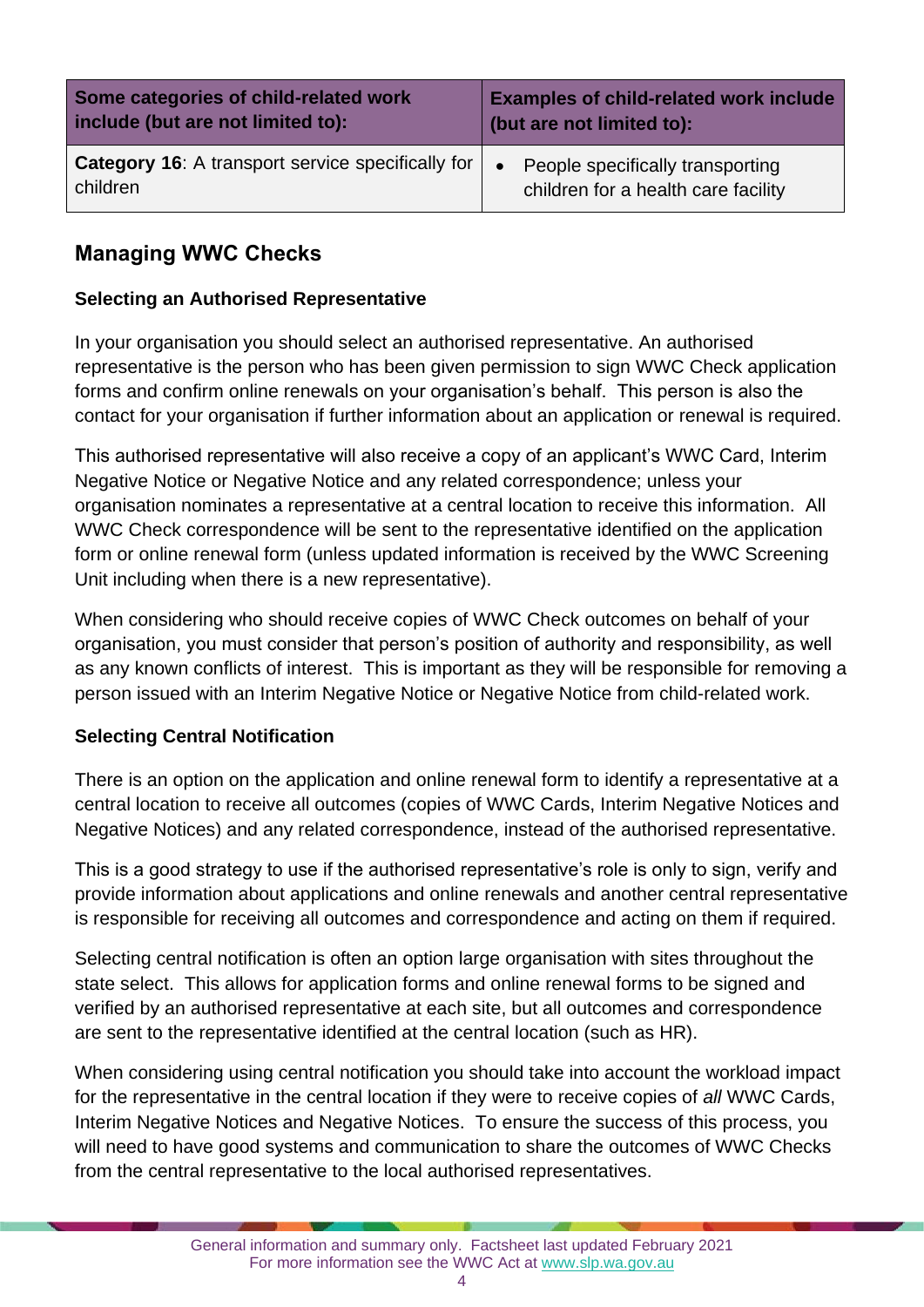#### **Applying for a WWC Check**

The WWC Check application form is available at authorised Australia Post outlets throughout the state. A list of these can be found at [www.auspost.com.au.](https://auspost.com.au/locate/?services=86) Forms can also be requested from the WWC Screening Unit. For instructions on how to complete an application form read **[Completing a Working with Children Check Application Form: Instructions for the](https://workingwithchildren.wa.gov.au/docs/default-source/default-document-library/completing-the-working-with-children-check-application-form-instructions-for-employers.pdf)  [Authorised Representative of Employers, Volunteer Organisations and Education](https://workingwithchildren.wa.gov.au/docs/default-source/default-document-library/completing-the-working-with-children-check-application-form-instructions-for-employers.pdf)  [Providers](https://workingwithchildren.wa.gov.au/docs/default-source/default-document-library/completing-the-working-with-children-check-application-form-instructions-for-employers.pdf)** on the WWC Check website **(**[www.workingwithchildren.wa.gov.au>](http://www.workingwithchildren.wa.gov.au/) Resources> Factsheets and tools> Resources for employers and organisations).

In some cases, applicants and authorised representatives may be contacted by the WWC Screening Unit to obtain further information, such as missing personal information or clarification of the child-related work. If you fail to provide the information required within the specified time the application may be deemed to have been withdrawn and the applicant cannot engage in child-related work.

Applicants who do not have sufficient identification *or* who live in remote communities and are unable to access an authorised Australia Post outlet, should contact the WWC Screening Unit to find out how they can apply.

#### **Renewing a WWC Card**

WWC Cards are valid for three years (unless cancelled sooner). If a card holder is continuing their child-related work they must renew their WWC Check before it expires. There are two ways to renew:

- complete and submit an online renewal form on the WWC Check website, if they are eligible; or
- complete a WWC Check application form and lodge it at authorised Australia Post outlet.

Your organisation's authorised representative will be required to complete the relevant sections of the application form or will receive an email from the WWC Screening Unit to confirm the online renewal form. Card holders should re-apply at least one month before their current WWC Card expires and no earlier than three months.

# **Outcome of the WWC Check**

If an application for a WWC Check is successful, a person is issued with an Assessment Notice, in the form of a WWC Card. A valid WWC Card permits a person to engage in childrelated work and remains valid for three years unless cancelled sooner. It is also transferable across paid, unpaid and volunteer work and across all categories of child-related work. Once a person holds a WWC Card their eligibility to continue to hold it may be re-assessed if they have a new relevant charge or conviction which indicates they may harm a child while engaging in child-related work.

A Negative Notice is issued where the WWC Screening Unit has identified a risk of harm to a child should the person engage in child-related work. This can occur when a person first applies for a WWC Check or if they are re-assessed while holding a WWC Card.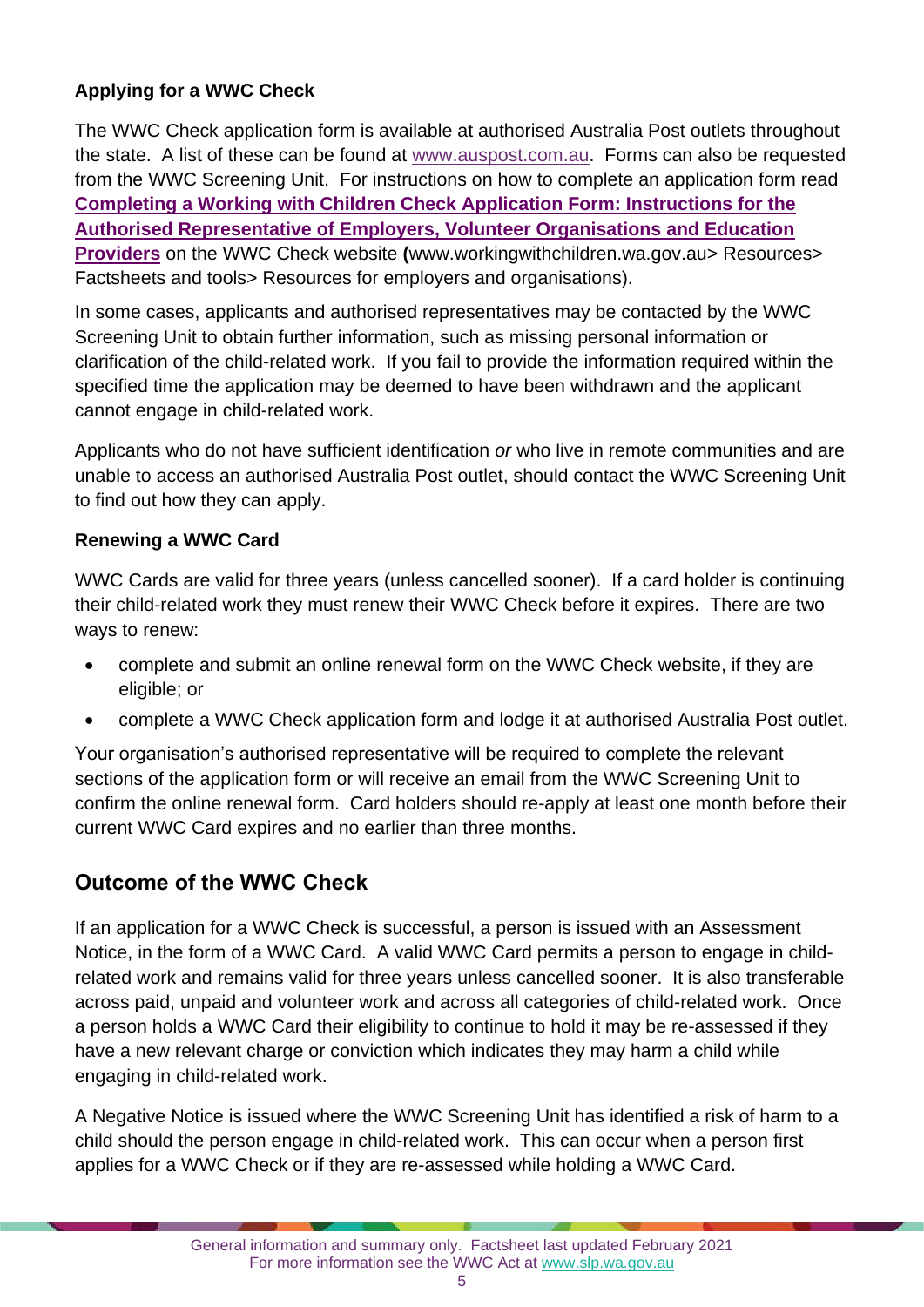A Negative Notice prohibits the person from engaging in any child-related work and remains current unless cancelled under the WWC Act.

An Interim Negative Notice may be issued in some cases when the WWC Screening Unit receives information relevant to the immediate safety of children (e.g. a charge or conviction for a relevant offence). This prohibits a person from engaging in child-related work during the assessment or re-assessment until a final decision is made.

Your authorised representative or the alternative central position identified on the WWC application or online renewal form will be advised of the outcome of the WWC Check and subsequent changes to the person's status unless, the WWC Screening Unit has received updated information, including a new representative. No information about a person's criminal record is provided.

### **Obligations and Responsibilities**

As an employer, volunteer organisation or education provider you have obligations under the WWC Act. Not complying with your obligations can result in a possible **fine of up to \$60,000 and five years imprisonment.** For more information about the offences and their associated penalties read **[Factsheet 6: Offences and Penalties for Employers and Volunteer](https://workingwithchildren.wa.gov.au/docs/default-source/default-document-library/factsheet-6-offences-and-penalties-for-employers-and-volunteer-organisations-2015.pdf)  [Organisations](https://workingwithchildren.wa.gov.au/docs/default-source/default-document-library/factsheet-6-offences-and-penalties-for-employers-and-volunteer-organisations-2015.pdf)** or **[Factsheet 8: Offences and Penalties for Education Providers](https://workingwithchildren.wa.gov.au/docs/default-source/default-document-library/factsheet-8-offences-and-penalties-for-education-providers-2015.pdf)** on the WWC Check website **(**[www.workingwithchildren.wa.gov.au>](http://www.workingwithchildren.wa.gov.au/) Resources> Factsheets and tools> Resources for employers and organisations).

Below is a list of your obligations:

- Ensure all volunteers, students, paid employees engaging in child-related work have applied for a WWC Check within the required time.
- Do not engage a person in child-related work on more than five days in a calendar year unless they hold a current WWC Card or have applied for one *unless* you are a licensed child care service (in which case your employees, volunteers or students must hold a valid WWC Card or have applied for one **before** they start work). For more information about this five day threshold see page 8.
- Do not give false or misleading information to the WWC Screening Unit.
- Never engage a person in child-related work if you are aware that they hold a current Negative Notice, Interim Negative Notice or have withdrawn their application for a WWC Check.
- Never engage a person in child-related work if you are aware of a conviction or pending charge for a Class 1 or Class 2 offence and the person does not have a current WWC Card or has not applied for one.
- Notify the WWC Screening Unit in writing if you reasonably suspect an employee, volunteer or student has been charged with or convicted of an offence which makes it inappropriate for them to continue to carry out child-related work.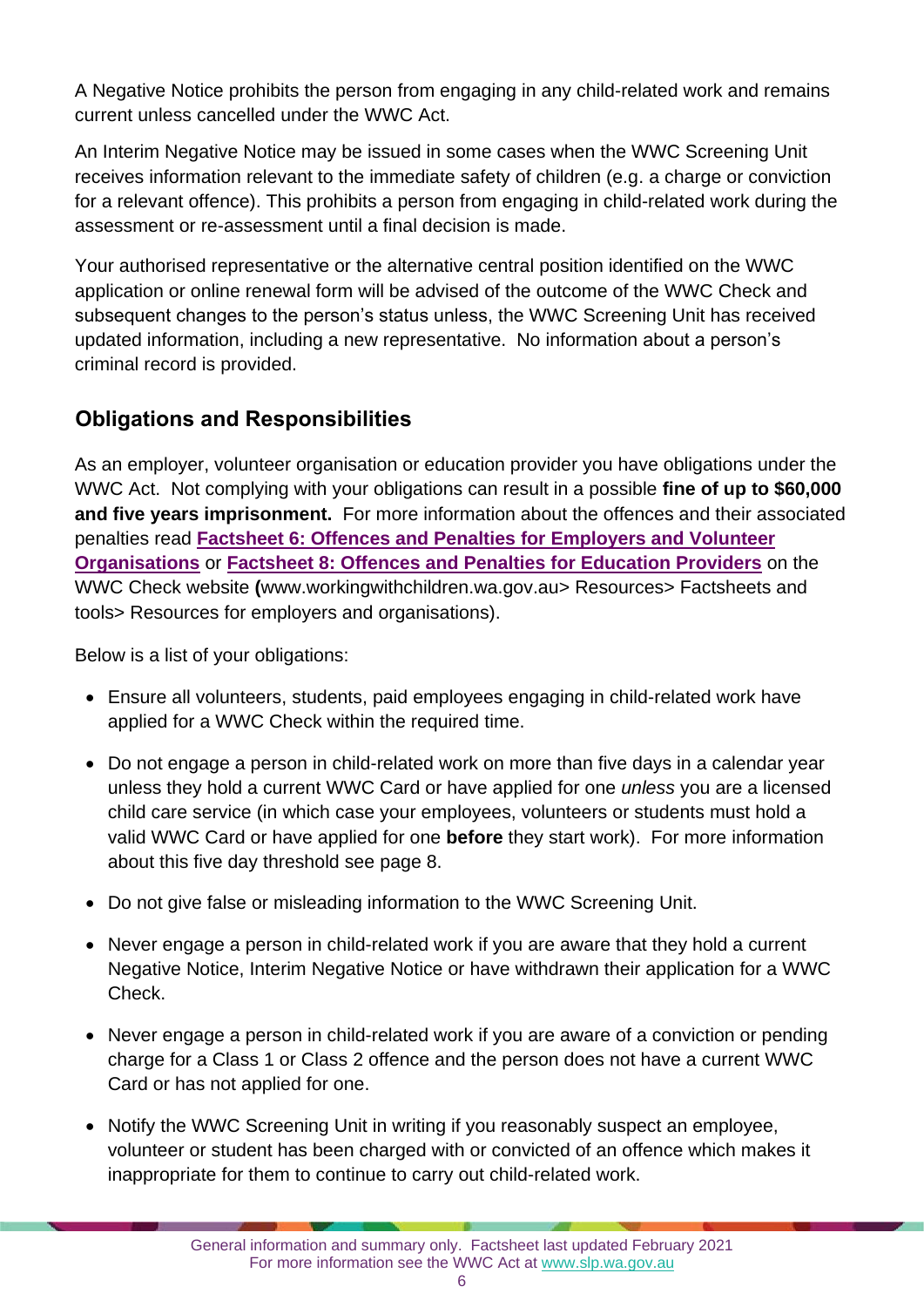• You must comply with the WWC Act despite another Act or law or any industrial award, order or agreement and you will not incur any liability if you do so.

Below is a list of responsibilities and actions recommended by the WWC Screening Unit to help you comply with your obligations:

- Identify which of the listed categories of child-related work you and your employees, volunteers or students engage in. See **[Factsheet 1: What is "Child-Related Work"?](https://workingwithchildren.wa.gov.au/docs/default-source/default-document-library/factsheet-1-what-is-child-related-work-2015.pdf)**
- Keep adequate records that demonstrate compliance with the WWC Act. You may be asked to provide records to demonstrate your compliance by the WWC Screening Unit.
- Check, record and validate (using the online service on the WWC Check website) the WWC Cards of all new employees, volunteers, students and self-employed contractors and periodically check and record that all current employees' and volunteers' WWC Cards are valid, current and have not been cancelled.
- Have a strategy to ensure employees, volunteers and students engaging in child-related work renew their WWC Cards every three years, before their WWC Cards expire.
- Complete the ['Register Card Holders'](https://workingwithchildren.wa.gov.au/employers-organisations/online-services/registeremployees) online form on the WWC Check website (www.workingwithchildren.wa.gov.au> Employers & Organisations> Register card holders) to advise us when you have new employees, volunteers and students who already have a WWC Card from a previous employer. Keeping this information up to date will help us contact you if the card holder working for you is issued with an Interim Negative Notice or Negative Notice (or of other matters if necessary).
- You should have policies and practices to ensure that any employee, volunteer or student issued with an Interim Negative Notice or Negative Notice does not engage in childrelated work.

# **The Five Day Threshold and Defence**

It is an offence for employers, volunteer organisations and education providers to engage a person in child-related work without a WWC Card or having applied for one. Equally it is an offence for employees, volunteers and students to engage in child-related work without doing so. However, the Act provides a five day grace period in most cases to provide reasonable *flexibility* and allow for *unforeseen circumstances*. This 'threshold' is different for volunteers/ students/employees/self-employed and employers / volunteer organisations / education providers and importantly does not apply in all cases.

The five day threshold for employers / volunteer organisations / education providers does not apply to licensed child-care services (who must never engage a person in child-related work without that person first applying for a WWC Check, if they do not already have one).

All other employers / volunteer organisations / education providers do not commit an offence if they engage most people for no more than five days in a calendar year *before* that person has applied for a WWC Card.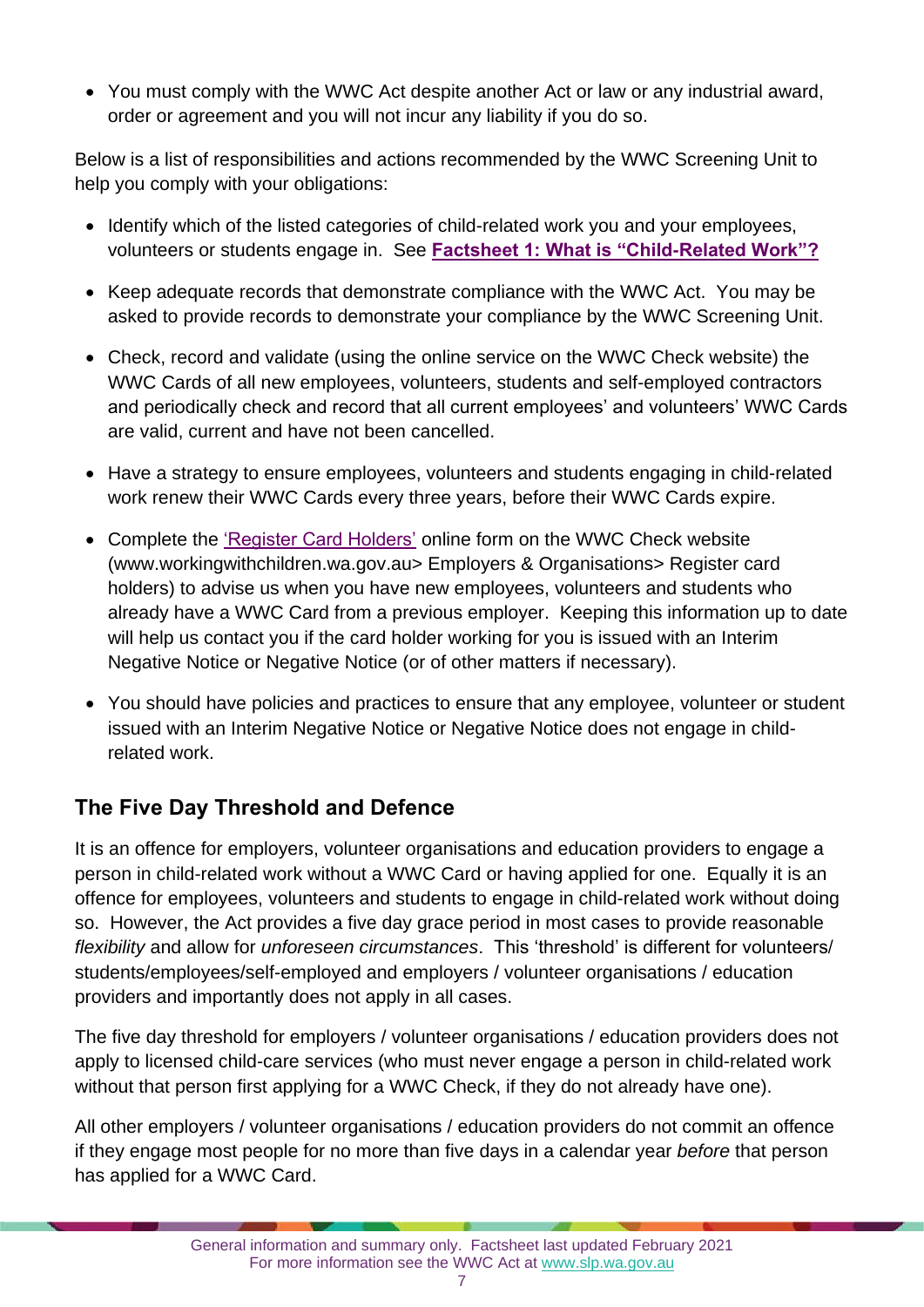However, this five day threshold **does not** apply if the employer /volunteer organisation / education provider knows that the person has been convicted of, or has a pending charge for a Class 1 or 2 offence, in which case the organisation will commit an offence if they do not ensure that the employee/volunteer/student applies for a WWC Check before they actually start their child-related work role.

The five day threshold also does not apply where the employer, volunteer organisation or education provider is aware that a person has a current Negative Notice, an Interim Negative Notice, or has withdrawn their application for a WWC Check.

For volunteers, students, employees and self-employed people the five day threshold is a 'defence'. It allows most people to be engaged in child-related work on no more than five days during the calendar year without a WWC Check. It also gives employees, volunteers, students and self-employed people flexibility as they are not committing a breach of the Act if they suddenly find that they are required to engage in child-related work, for example if their role changes to include child-related work or if they are required to fill in for a sick colleague or volunteer.

The five day defence is not available to all employees, volunteers, students and selfemployed people. It does not apply to a person working with a licensed child care service, or a person who has been convicted of a Class 1 offence when an adult. It also does not apply to a person who has had their WWC Card cancelled or has withdrawn their WWC Check applications in certain circumstances.

For a full list of exclusions see **[Factsheet 9: Information for Employees and Volunteers](https://workingwithchildren.wa.gov.au/docs/default-source/default-document-library/factsheet-9-information-for-employees-and-volunteer-2015.pdf)** on the WWC Check website **(**[www.workingwithchildren.wa.gov.au>](http://www.workingwithchildren.wa.gov.au/) Resources> Factsheets and tools> Resources for employees, volunteers, students and self-employed people).

A person employed in child-related employment, who has not applied for a WWC Check because they do not work on more than five days in a calendar year, still has obligations under the Act to:

- report any relevant change in their criminal record to the WWC Screening Unit and their employer, volunteer organisation or education provider (for paid employees, volunteers and students) or if self-employed to the WWC Screening Unit
- cease child-related work immediately if convicted of a Class 1 offence committed when an adult.

**The five day threshold is not an exemption from the WWC Act.** Individuals in childrelated work may still apply, and employers, volunteer organisations and education providers can require that they apply for a WWC Check.

### **More Information**

Visit the [Resources for employers and organisations](https://workingwithchildren.wa.gov.au/resources/publications/fact-sheets-booklets/resources-for-employers-and-organisations) page on the WWC Check website **(**[www.workingwithchildren.wa.gov.au>](http://www.workingwithchildren.wa.gov.au/) Resources> Resources for employers and organisations) for tools your organisation can use to track and monitor your compliance with the WWC Act.